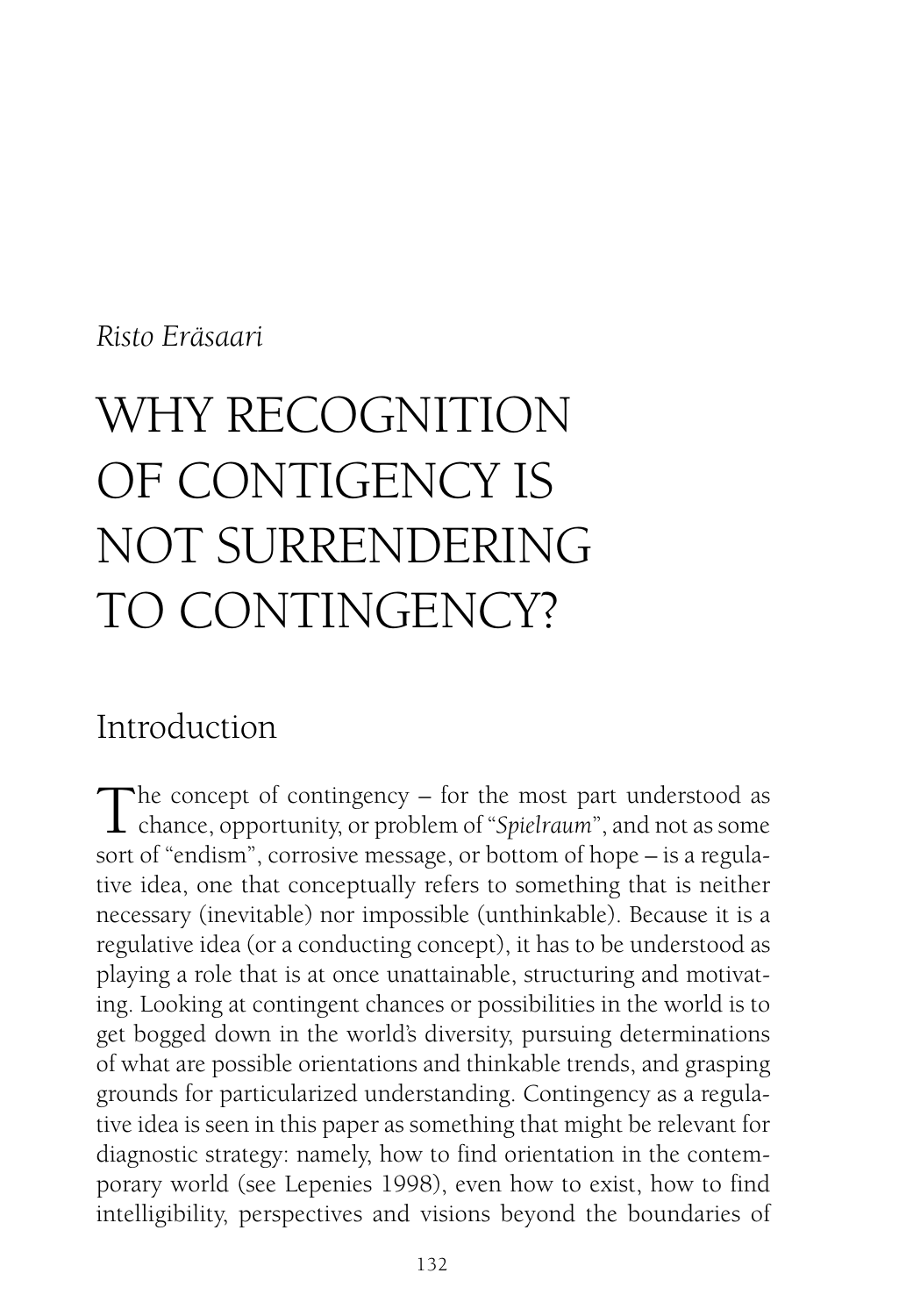normal scientific communication or discussion.<sup>1</sup> More precisely, I will discuss three aspects of the concept of contingency as a regulative idea in the diagnosis of our time: first, the motivational background of the *discovery* of contingency; second, the *perspective* of contingency as the eigenvalue of *Zeitdiagnose*, and third, the role of the non-differentiated (reduction to unity, continuity of being, the essential shared nature of phenomena, etc.; see Gauchet 1997) in the effort to *eliminate* contingency, or as self-defence against surrendering to or being captured by it.

# The Discovery of Contingency

The Japanese philosopher Shuzo Kuki (see Light 1987, 21-23), who belongs to the early history of existential phenomenology, introduced exciting new concepts in existential philosophy in the late twenties and early thirties. Not only did he write about art, aesthetics and ethics, but his work culminated in efforts to produce a systematic treatment of contingency. His work also had some influence on Sartre, who felt in his student years felt that the notion of contingency had been neglected: "All Marxist thought culminated in a world of necessity; there was no contingency, only determinism, dialectics; there were no contingent facts .... I thought that if I had discovered contingency in films and exits into the street, it was because I was meant to discover it" (Light 1987, 20-21). Contingency was the topic of Kuki's doctoral dissertation, of which his 1935 work *Guzensei no Mondai* (The Problem of Contingency) was the considerable elaboration.

Kuki thought that we need not linger over re-entry of necessity by way of destiny. Contingency and finality can be reconciled. This means that such conditions as nihilism or nihility should not be taken as a simple negation of or the antithesis of being. One has to trace the "true emptiness" that is not posited as something outside of and other than "being", but which is to be realized as something united to being (anticipation of and liberation from time; the order of our experience). In his systematic treatment Kuki made substantial efforts to define contingency in three different modalities: categorical, hy-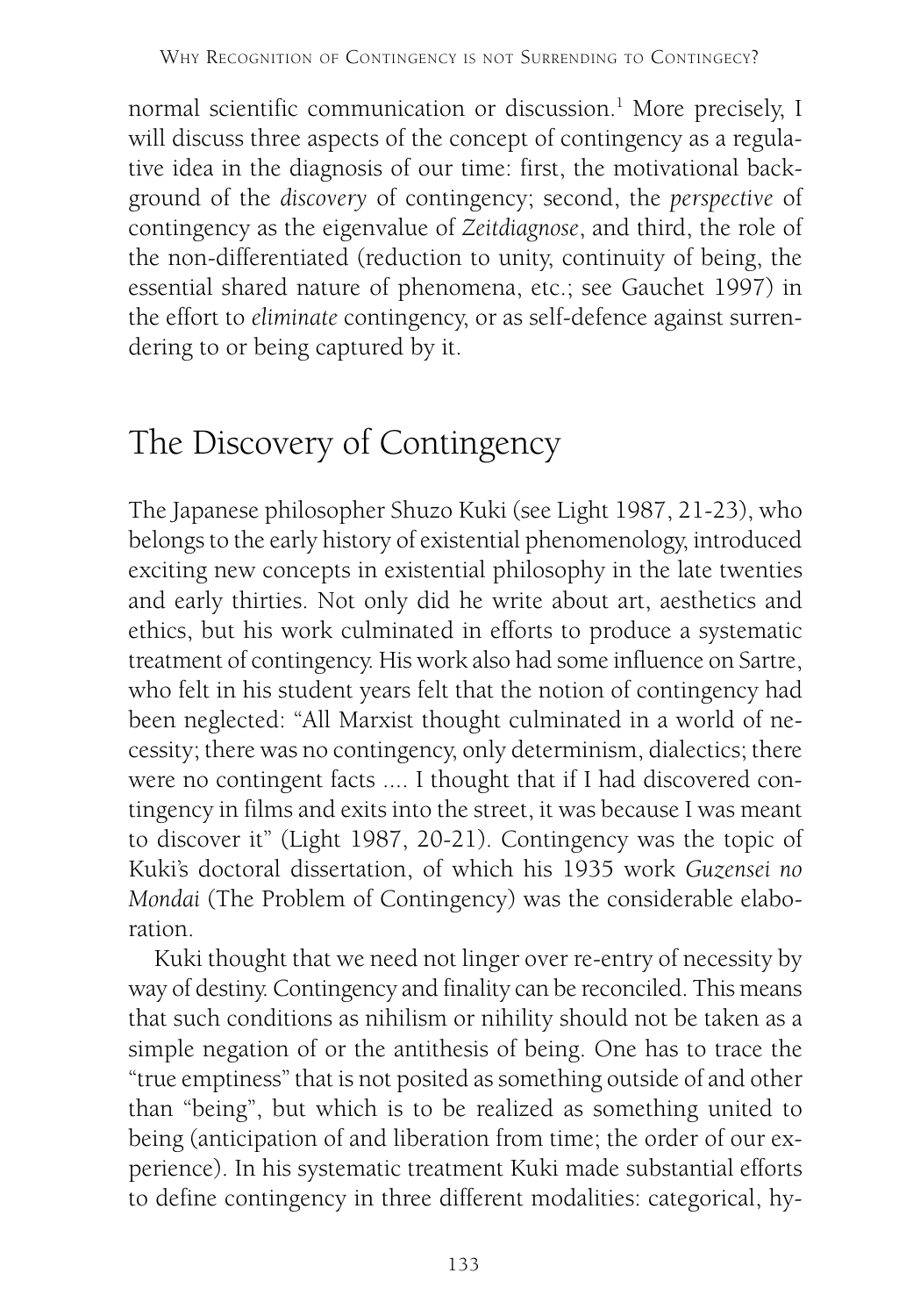#### RISTO ERÄSAARI

pothetical, and disjunctive. Contingency is basically revealed as the metaphysical absolute, and goal of the work is the derivation of an ethic – the *interiorization of contingency*. He interprets Heideggerian temporality (possibility/chance as a coming towards) through the logical nature of possibility that lies in the future. All this speaks in favour of the interiorization of contingency: "That nothing takes place in vain signifies my future possibility of interiorizing the very thou conditioning me" (see Light 1987, 24). Even the almost impossible possibility becomes reality in contingency, and this contingency, ever giving rise to new contingencies, leads on toward necessity.

Contingency thus becomes a means of problematizating chances and opportunities. Contingency means freeing possibilities from simple necessity and simple reality. This formulation distancies itself from the conventional approaches of confronting reality: it becomes separated both from the *assertoric* (the power of the real and the destiny of the nonreal), and from the *apodictical* (the determinism of necessity and the inevitability of impossibilities). Kuki understands the question as not about playing with the concept *of* contingent possibilities but *with* contingent possibilities. Thus Kuki comes to emphasize the radical meaning of contingency mainly in the area of Lebensphilosophie: a sense of eternal destiny or necessity can be given to contingency, containing nothingness or emptiness in itself, whose destiny is ever to lose itself only by vitalizing the present by means of the future.

Kuki seems to think that contingency is an inevitable condition of concrete reality in the domain of theory. As far as action or activity is concerned, Kuki's only receipt perhaps lies in the attitude or horizon of vitalism, i.e. in constructing an order of life in which one's encounters are not allowed to take place in vain. Thus perhaps the validity of Kuki's contingency lies mainly in traditional aesthetic problems, especially poetic forms where he finds more or less pure systems of the destiny of language and interiorates, and conditions them with contingency. For example, Zygmunt Bauman's (1996, 51) discussion of ethics and morality in the age of contingency, and other writers efforts to recognize contingent chances as something that leave room for manoeuvre and allowing (see Oakeshott), or even as emancipation of necessities or the circularity of necessities (see Luhmann 1997, 143, 140) may in terms of their motivation grow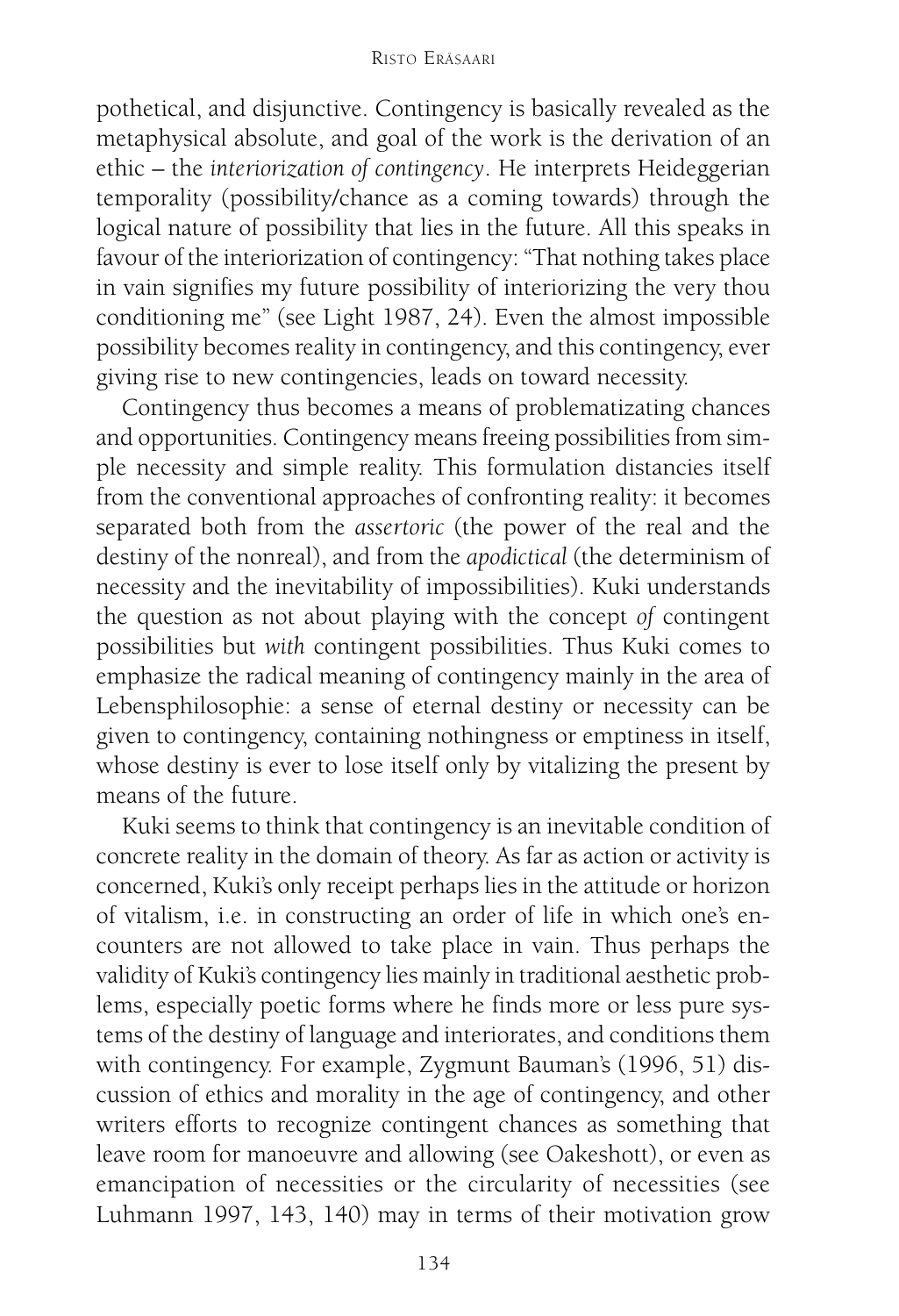out of similar to interests Kuki's, but direct their concepts to completely new understanding of the modern socio-cultural world.

The discovery of contingency has to do with the unhappiness of defining being as a triad of necessity (what must be the case), possibility (what may/can be the case) and of reality (what is the case). They always appear in combination with one another, and their elaborations seem to take us to rationalist ontologies and decisionist strategies, in other words specifications that can only be done in their contingency, or that are open to the Kantian subjective necessity of the faculty of judgement. There is a discreet silence in the face of the demand for understanding the trend or the basis of a situation or the nature of time.

### Contingency as a Perspective

It is important to notice the tension between an effort to achieve selfcreation by *recognition* of contingency and an effort to achieve universality by the *transcendence* of contingency (see Rorty 1989, 25). This kind of tension has pervaded diagnostic thinking and analyses since the great nineteenth century thinkers, and perhaps particularly since the turn of the century. There are those who break with the older thinkers and see freedom as the recognition of contingency. This can be seen as an effort to detach insistence on historical reduction to unity and continuity of being, as well as essentially shared nature of context of action and community. Recognition of contingency is thus identified with a strong perspectivist or critical rather than scientific analysis, which traditionally is seen as a finder of possibilities, alternatives or choices, or what is regarded as the only means delivering valid knowledge for orientation in the world.

To boldly defend the position of acknowledging contingency means to find oneself in an odd, but exciting situation where the attempt to see life steadily is based on reflection and contemplation instead of the permanent grounding of life. While defending this position, the contingency figure may be even experienced with certain dangerous moments of exaggerating the role of the temporal and the transient. This is the case because it seems to bring self-creation so far forward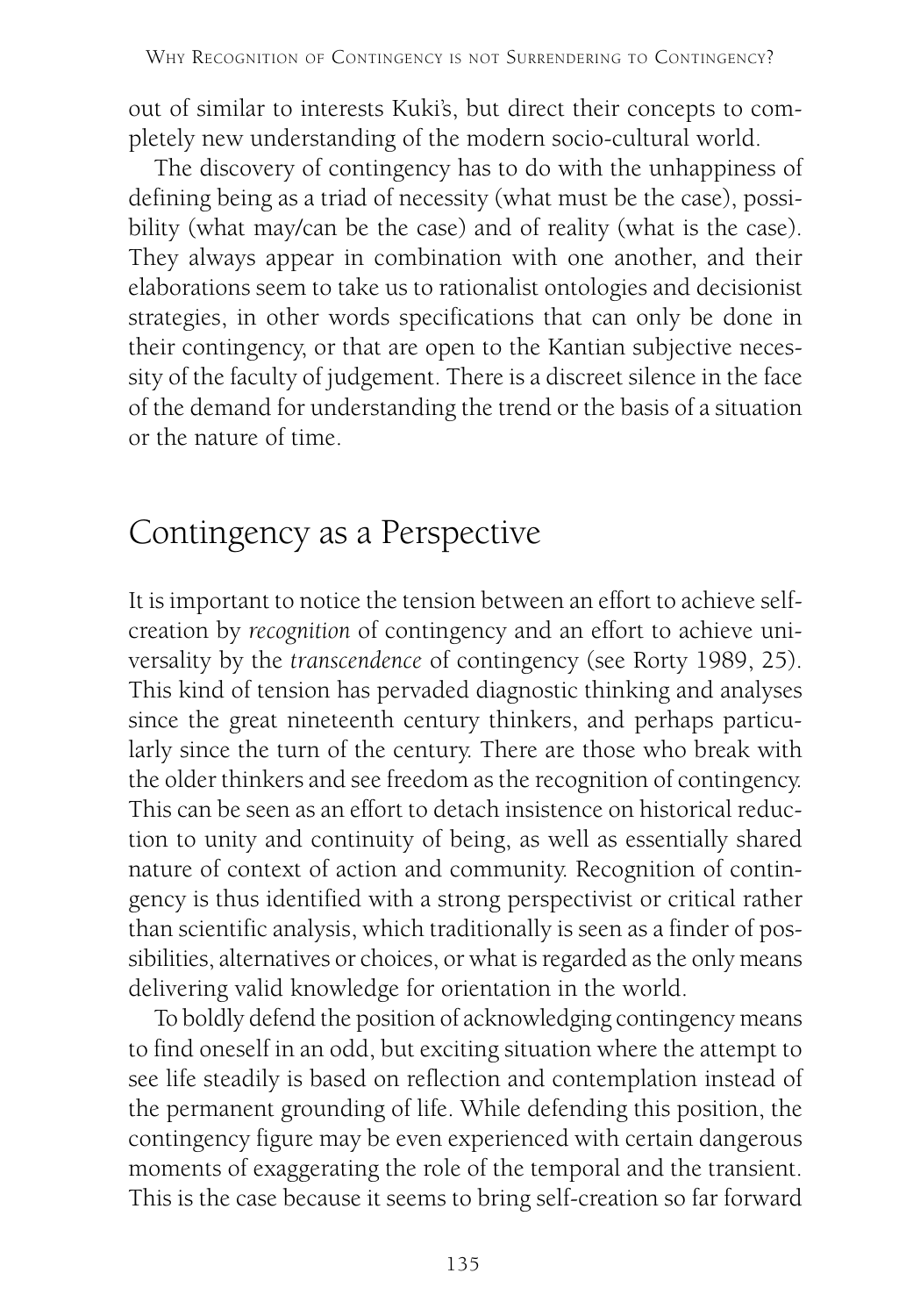that it blinkers the condition of the possibility of experience. No wonder that in diagnostical discussion like in tendency literature and thesis novel (see Habermas 1979, 17-21), in analyses of new layers of theoretical assumptions (see Kusch 1991, xi-xii), in epochal analyses that try to trace the specific nature of time, or in sociological diagnostic thinking that tries to locate trends or orientation discourses, a comprehensive critique of our time is often accompanied by the tones and postulations of actual being, the potential lucidity of knowledge, the potentialities of the self, etc. The individual is often represented as something accustoming himself to being double-faced and double-tongued in order to exhibit the universality and necessity of the individual and contingent.

Diagnostic thinking is caught in quarrel between the analytical and the perspectivistic, between great continuities and great ruptures, and often finding itself in trying to work out compromising terms on which analysis of presence might surrender to recognition of challenges. The concept of contingency can be made to appear as an effort to specify both the contingency of modernity and the contingency of expectations and hopes in relation to it (see Luhmann 1992, 93-128). But universality of contingency is brought up to legitimatize transcendence of contingency, because one might get more satisfaction out of finding traces of orientation which applied to all human beings. As Rorty (1989, 20) writes: "Think of finding such an impress as being the discovery of the universal conditions of human existence, the great continuities – the permanent, ahistorical, context of human life. This is what the priests once claimed to have done."

If someone will explain to us the ultimate locus of power, the real nature of reality, the actuality of the possibility of experience, he would also inform us what we really are, and how are we shaped or produced. He would exhibit the character or nature which had been made to appear in all of us. This would not be random or blind, because it would not be a matter of chance, or a mere contingency. It would be necessary, essential, and constitutive of what is to have the potential to be a human. It would give us a structure and a framework, in other words, the acknowledgement of that very necessity, the self-consciousness of our essence. Within it we are asked to go beyond accidental appearance, open contextualism or relativist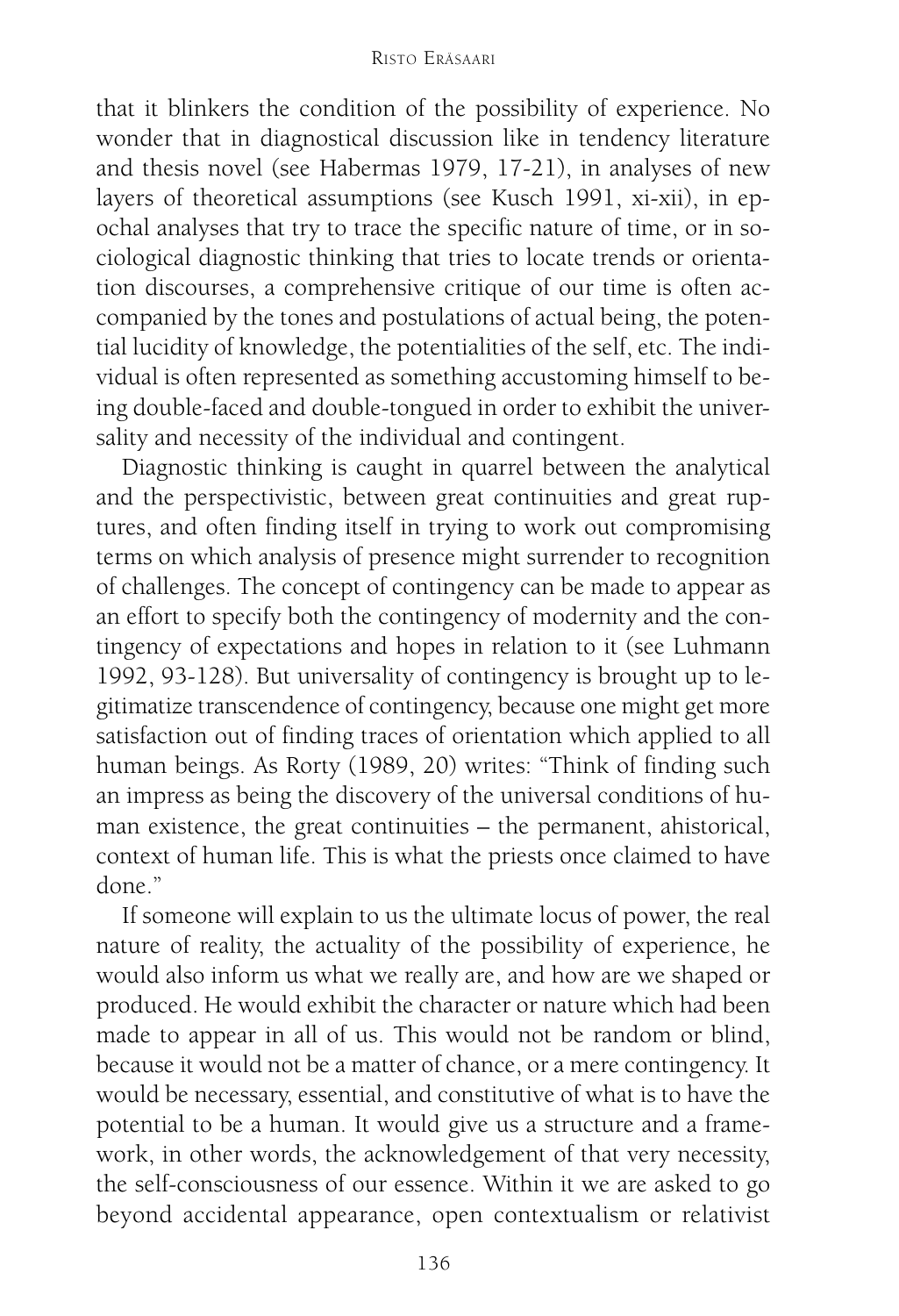spatiotemporalism which reduce us to mere contingent circumstance, to learn to apprehend the context in which we necessarily live. This would give us a mind like a mirror image of the universe itself (see Mauss 1989, 19), "a lading-list which so to speak was a copy of the universe's own list" (Rorty 1989, 26). What in other words counted as existing, as possible, or as important for us, would be what really is possible or important.

The diagnosis of our time could, with the recognition of contingent chances, acquire another view without the slightest need to be ready to abandon the idea of discovering the causes of who we are, where we come from, what we are waiting for or what awaits us. We do not even have to leave the job of tracing factors of orientation that have affected our life. What becomes a challenge to such diagnosis is becoming aware of whether it is a process of *discovery*, or a process of *recognition*. In other words, are we coming to know a true reality which was out there all the time awaiting us, or are we stressing selfknowledge as self-creation? The process of coming to know oneself is a process of confronting one's contingency, the not inevitable and the not impossible, the chance that is determined by neither of them (see Gauchet 1997).

We would then deny the existence of the universe's lading list (Rorty 1989), the already-existing orientation discourse (Gauchet 1997), the tacitly renewed order of things (Taylor 1997), and the great continuities sustaining our way of thinking. We would instead stress the ways in which we become inscribed to that reality, the creation of one's mind through creating one's own language, or inventing a new language – that (as Rorty points out) actually is to think up some new metaphors. Jorge Louis Borges (1964, 51) makes an interesting remark here on the perplexity confronted in this kind of situation by citing to imagining "hereditary work, transmitted from father to son, in which each new individual adds a chapter or corrects with pious care the pages of his elders". This is not a satisfactory solution to the problem of recognizing possible futures, because in all fictional works, whenever a man is confronted with several alternatives, he chooses one and eliminates the others. But in the fiction of Ts'ui Pen, he simultaneously chooses all of them. In this way, he creates diverse futures, diverse times which themselves also proliferate and fork.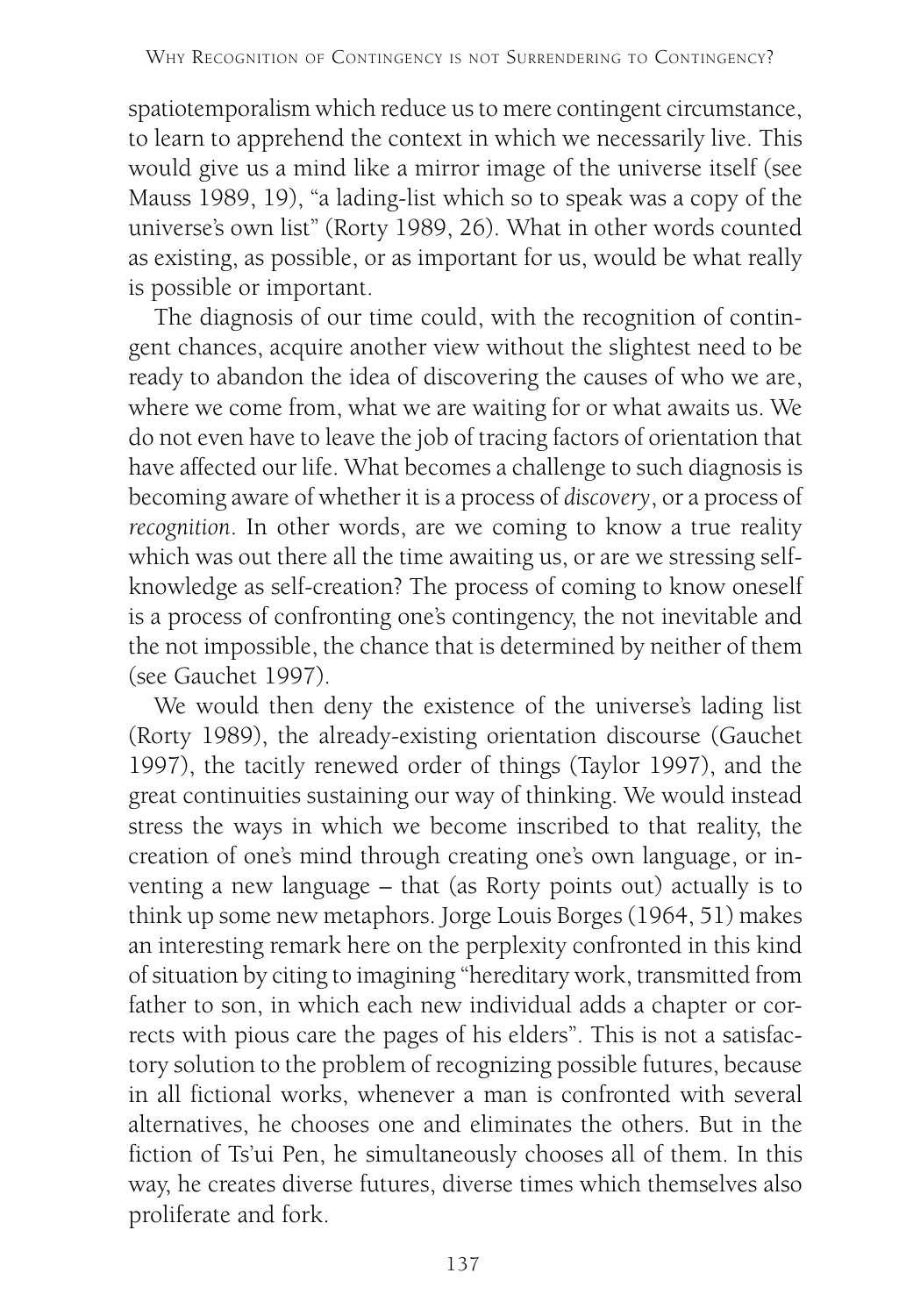This sort of attempt is not undergirded by evolutionary or dialectical theory about inevitable or impossible progress, nor by unspecified claims for social or economic (pre)determinism. To stress the role of human freedom and fortuitous contingency is to stress that they happen within a certain fixed set of a priori possibilities showing that nothing has to happen, but that only certain kinds of thing can happen. These possibilities derive from the circumstances of the insertion or orientation of subjectivity into the world. The moment of contingency becomes an actual perspective, because there is the element of not inscribing in somebody else's description of oneself, not to executing a previously prepared program and not to orientating oneself according to a copy or a replica. This means that they also are detached from the burden of premetaphysical "first thinking" with its universal experience of the presence without names, without time behind the time, the pious persistence of being (see Theunissen 1998). Nowhere else has this burden perhaps has a better characterization than in Samuel Beckett's *L'Innommable* (The Unnameable): there is complete disintegration; no "I", no "have", no "being", no nominative, no accusative, no verb (see Bair 1990, 422- 423).

The human subject orientates towards the other, reflexively thinking as if from another person's perspective. Orientation here means not simply symbolic purposes of every particular person, or redescribing particular persons, objects, or situations. Recognition of contingency rather than of necessity as the decisive element in orientation has a double meaning here, namely the contingency of orientation itself, and the contingency of expectations concerning orientation.

Human subjects are collectively situated in time and may orientate themselves either to the unalterable givenness of the past, or to the immediacy of the present, or else to the open horizon of the future. To bring orientation to action and thinking is a very special case. Even if we can convincingly demonstrate that we are in a crisis of orientation that seems to affect all the guiding principles of our cultural and social activity, it is difficult to express, and still not clear what the crisis is about, as Lepenies (1998, 18) points out. A self is a tissue of contingencies rather than a potentially well-ordered system of faculties. We can then take the next step to see how human sub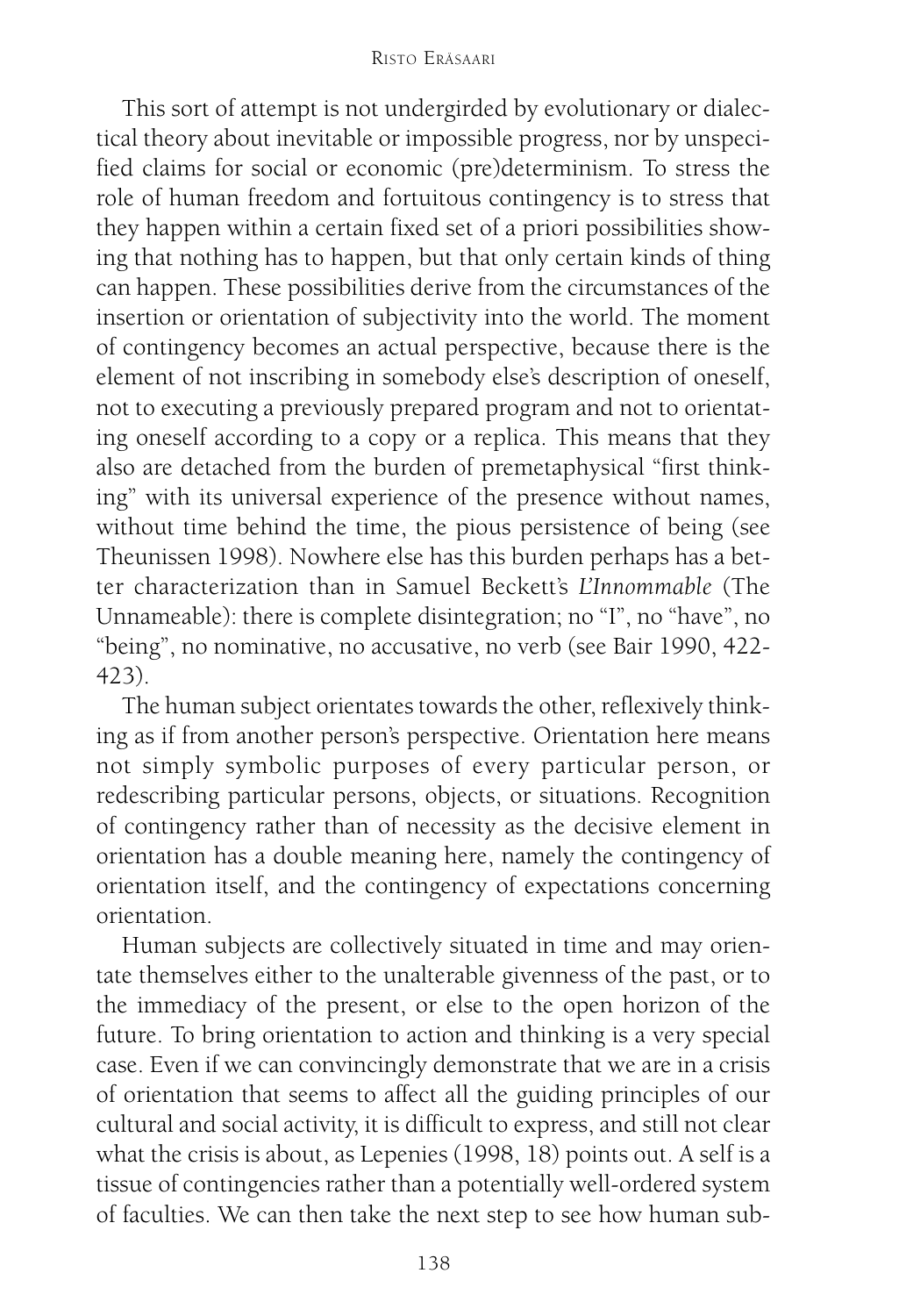jects are driven to speculate about the invisible and yet unavoidably implied undifferentiated whole of reality.

# Overstepping Contingency: The Return of the Undifferentiated?

When looking at the contingency of selfhood there are three specific moments that may be seen as mechanisms of self-defence against overwhelming contingency or against being taken over by contingency: one inhabiting our thought process (a); one dominating the processes of the imagination (b); and one controlling the forms of the problem of the self (c).

*Contingency of thought process*? A special thought content, perhaps a reminder of what used to be the explicit experience of the Other, continues to provide us with intellectual objects, perhaps in the guise of discoveries that reveal the motifs that necessitated the actual conflict between freedom and necessity (see Levinas 1993, 9). It is nonthematized, and hence extremely difficult to pinpoint. It is used in a supportive manner as a secret, decisive source of orientation discourse. These are the reasons why Gauchet (1997, 201) thinks we ought to call it the *nondifferentiated*. In his cartographic schema Gauchet explains that we are just taken into an understanding of the orders of reality in how it merely splits up into appearance and truth, sensible and intelligible, immanence and transcendence, etc. He explains that part of the world is given to immediate perception, and something else is presented when we take into account its nondifferentiated global nature, about which the only legitimate statement we can make is *that it is*. This other part is something beyond the visible and beyond sensible qualities, infinite networks of distinct objects, actual differences, etc.

Gauchet (ibid., 201) speaks about a thought content that in a constitutive mode works by apprehending the real, that continues to provide us with religious type of backrest, but "which does not intrinsically produce faith, does not involve any particular conviction, and does not wish to be extended in sacral terms". Forms of eastern spiritualism he mentions as a special case, because they contain no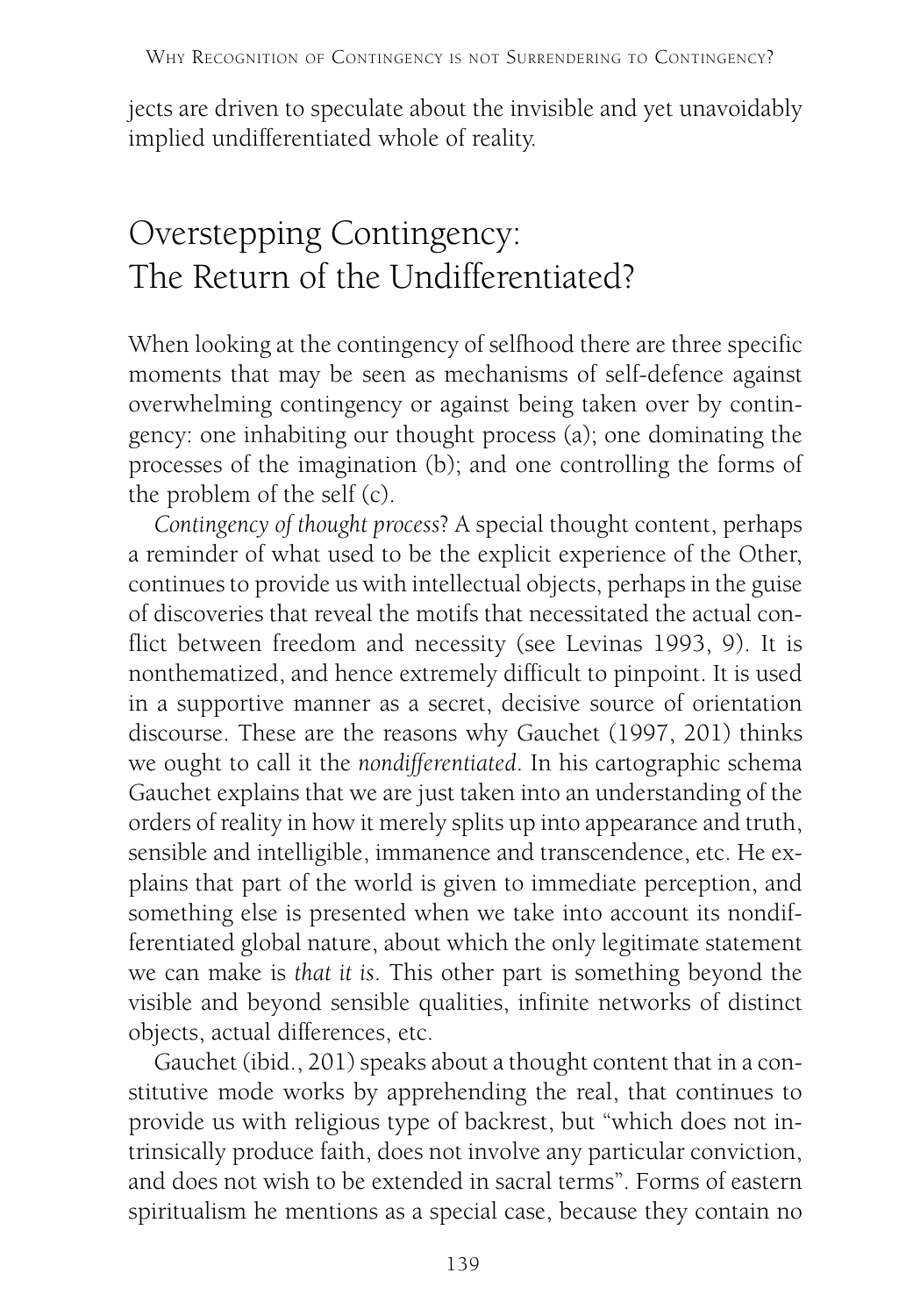theistic implications and no reference to separate subjectivity. Thus the void or the nothing they conjure up is in a good position to express the pure experience of thought. Nothing and indeterminacy are completely continuous qualities (cf. the burgeoning literature on "endism" and "beyondism") in helping us to escape from belief in plural phenomena, as well as the illusion of our own separate existence. Perhaps this could be considered the mystical pole of the nondifferentiated.

The operative, positive pole of the nondifferentiated can be seen at work in modern science. It clearly postulates the objectivity of phenomena, but simultaneously disqualifies any direct sensory observation of them in favour of investigating the object's real properties, which it locates in the invisible. An example of transition from direct knowledge to indirect knowledge, or from direct to unintended consequences, appears to be the increasing enthusiasm for the language of "beyond" by social science writers, where "beyond" does not necessarily need to be interpreted as some higher, deeper, or less superficial factor affecting our life and institutions, but can also be seen as the hereafter, something at the back of, or at a distance from appearances, thus slightly mystical and thus perhaps also rhetorically effective.<sup>2</sup>

If this sort of anticipation of certainty became installed at the very heart of the world, something more certain than the contingent world would surely appear. In other words, here the categories of the nondifferentiated play the role of trying to reach the unattainable, structuring and motivating. In the most extreme case only one basic mystery to be understood is left, namely, why there is something rather than nothing. The basic notions sustained by this source can in some cases be "flesh", "fire", "body", "risk", "emotion", etc., especially if the core argument remains unspecified. They then merely represent another name for this sustaining nondifferentation guaranteeing behind the apparent differences and distinctions between things. As Gauchet (1997, 202) clearly sees, this does not disqualify them: they correspond to an authentic requirement of thought. However we would be in a better position if we recognized the diagnostic characteristic of this requirement rather than kept on conforming to conventional concerns about great continuities.

*Contingency of imaginative processes*? The aesthetic experience is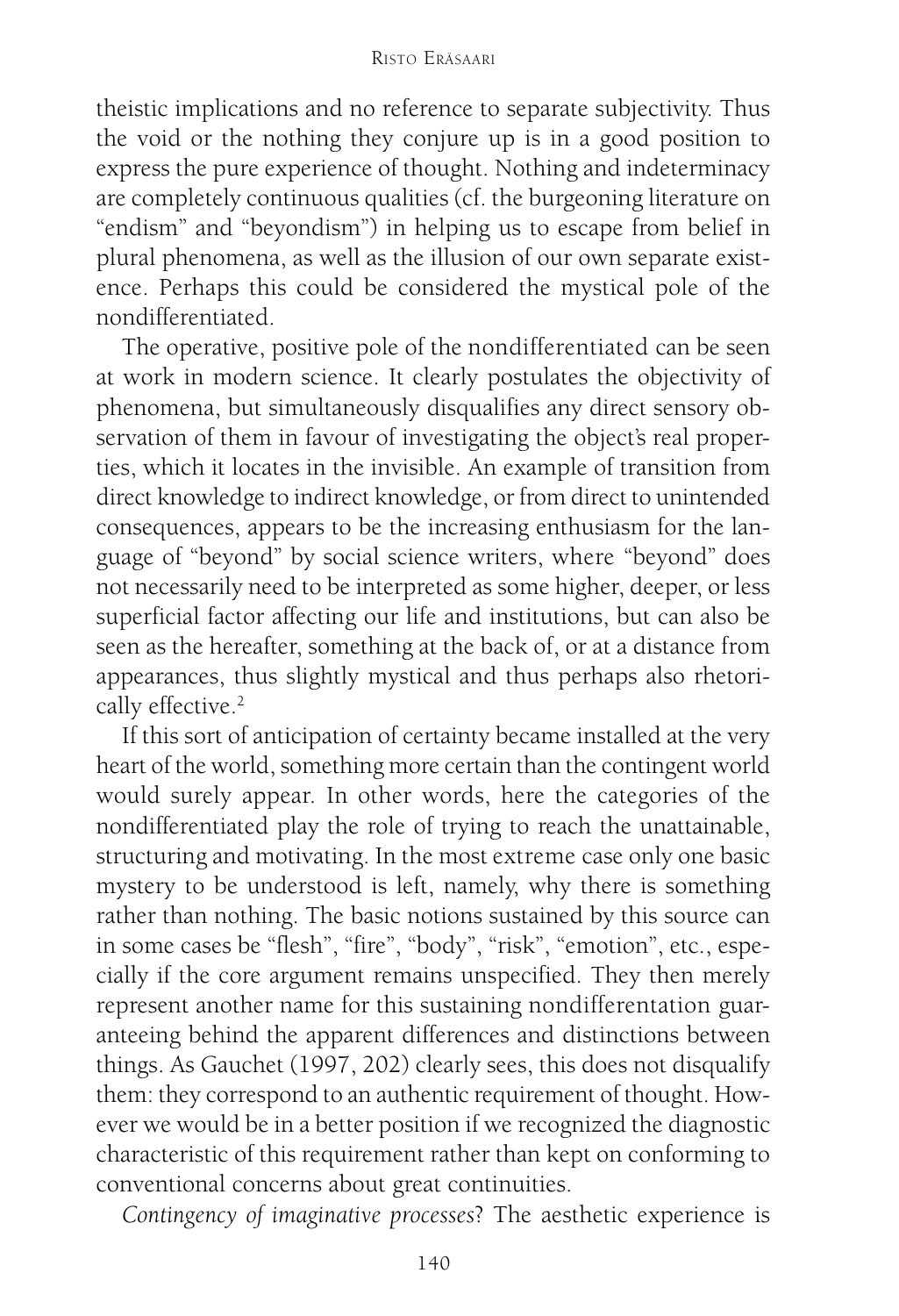amenable to similar interpretation, insofar as it can be related to a primordial (orthogenetic) source, which in turn renews the anticipation of the continuing harmonious existence of a relation to the world. The question is here about the immanent possibility of aesthetic experience – "an experience of difference making this involvement meaningful for us by showing it to us in an unfamiliar light, by presenting it as other, an opening onto unknown mystery" (Gauchet 1997, 203). This is an experience of a special kind of difference which in the premodern world does not appear as such, but was absorbed in and regulated by religious experience. Through an aesthetic experience something completely other makes its way in the familiarity of things.

Thus it is clear that the aesthetic experience can also be radically other (cf. the classic examples of Peter Weiss), and can in fact become a subject strategy for recognising and appropriating the opposite, namely the differentiated, the contingency of the world. This is, generally speaking, the case in for example Wolfgang Welsch's (1991, 43-52) account of the reactualization of aesthetic thinking: aesthetic thinking becomes realistic thinking, our "first philosophy" becomes aesthetically embellished, the subject strategy itself becomes as aesthetic, etc. For Gauchet, on the other hand, the question is about manifestation of what is normally hidden from the senses and protected from human grasp, and it is in this sense that art "is the continuation of the sacred by other means" (Gauchet 1997, 203).

This means that the world itself begins to seen other, to disclose the special kind of depth that becomes the object of a special quest (referring only to itself, operating for itself, becoming independent of previous content, etc.). The quest for meaning, understanding and interpretation acquires a special dominance, and all registers and diverse possibilities have to be explored within the spheres of our fragmented everyday life. This of course means certain detachment form routines: intensified experience, passion and dreamlike absorption into the imaginary, etc. where the ambivalent and the uncertain may appear as contingent possibilities which become emancipated from the circularity and the determination of necessities.

But within this the perspectivism or its anticipations also become interconnected with the other deep inside: the discovery of hidden worlds or hidden truths, constructing new mirrors of otherness, con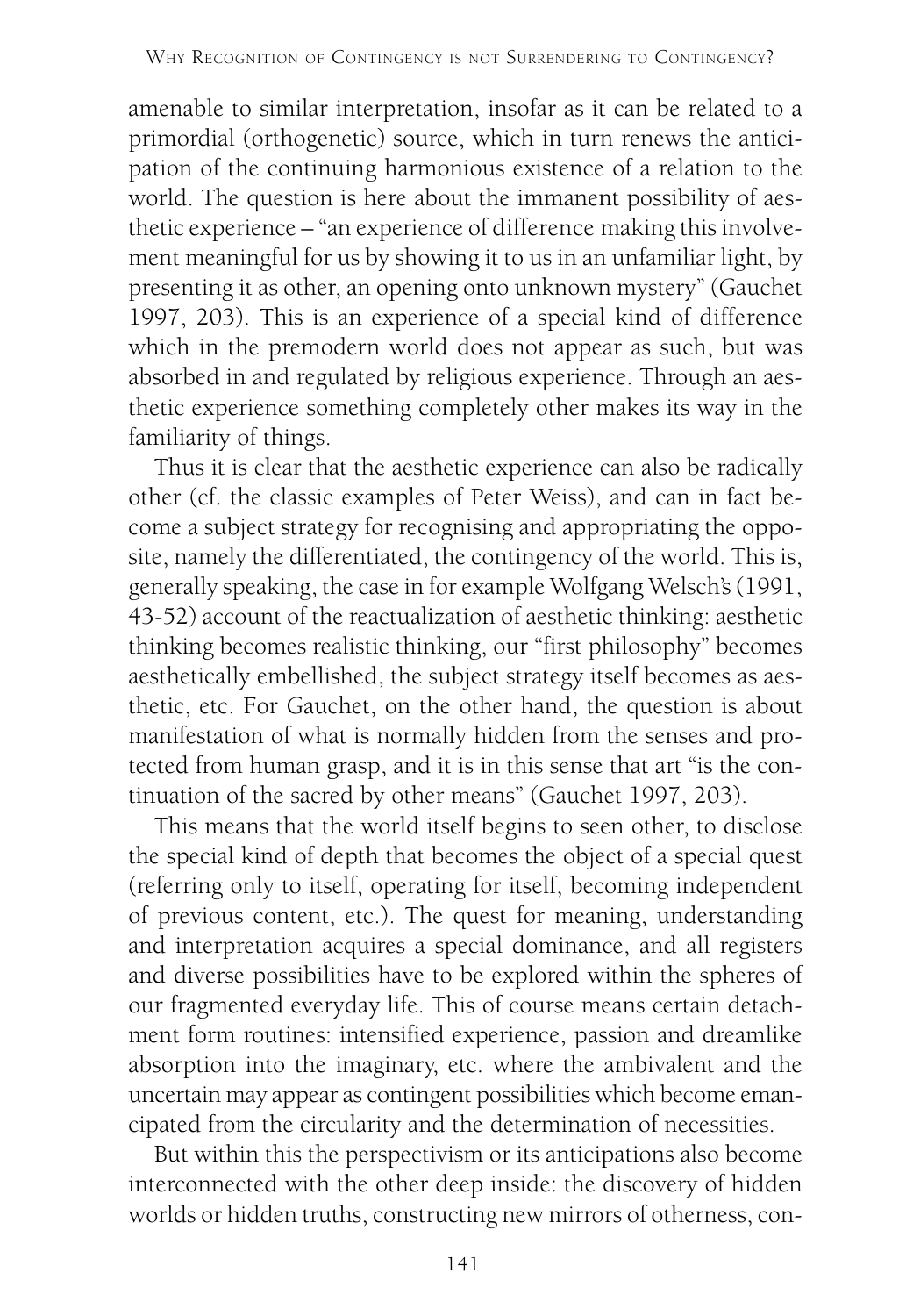cerning new futures, bringing completely forgotten things of the past to life again for us. It is easy to see that alongside this sort of thinking there always is the possibility of grasping the truth of the aesthetic experience as a nondifferentiated unity, as achieved sensory universality through the aesthetic transcendence of contingency. Probably there is constant struggle in these matters, a struggle that is the eigenvalue of the times. The interface between the process of reducing the world to sameness in the intelligible activity and the process where it becomes revealed as other in sensory activity is itself radically changing.

Recognising and tracing of mechanisms and places through which we are in transit has become an object of diagnostic subject strategy, where special events (cf. the constructive differentiating and dedifferentiating of the influences of the media), normative horizons (cf. the work of life styles and life politics) have become special sources of orientation as well as channels through which orientation itself may take place. Within all this it is not so easy to tell the difference between actual recognition of orientation discourse and a renegotiation of the necessary elements of a orientation discourse. The former is of course more open to acknowledgement seeking use of oscillatory mechanisms and places and tolerating groundlessness, fragmentation, deceptiveness, etc. Contingency consciousness has so to speak become a built-in mechanism of the mentality which expects that one's encounters, constructions, etc. should not take place in vain. The latter, on the other hand, operates in a more pragmatic way, and there is not much room for the issue of, and still less problematization with contingent possibilities. This is because the reconstruction of what is to be done, or reconstruction of a new balance between risk and security, freedom and necessity, changes and the guaranteeing framework, etc. inevitably means adopting a certain universalistic approach, based on the transcendence of contingency.

*Contingency of problems of the self*? This is the experience of the problems that we are for ourselves, of the variants of the question of being a subject. Individual beings uncomfortably experience as problematic what the traditional world has presented to us as resolved (see Mauss 1989). This is why the questions of orientation, the worlds of faith, the recognisability of possibilities, groundlessness, ambiguity and ambivalence are solved no longer, but are simply reconstructed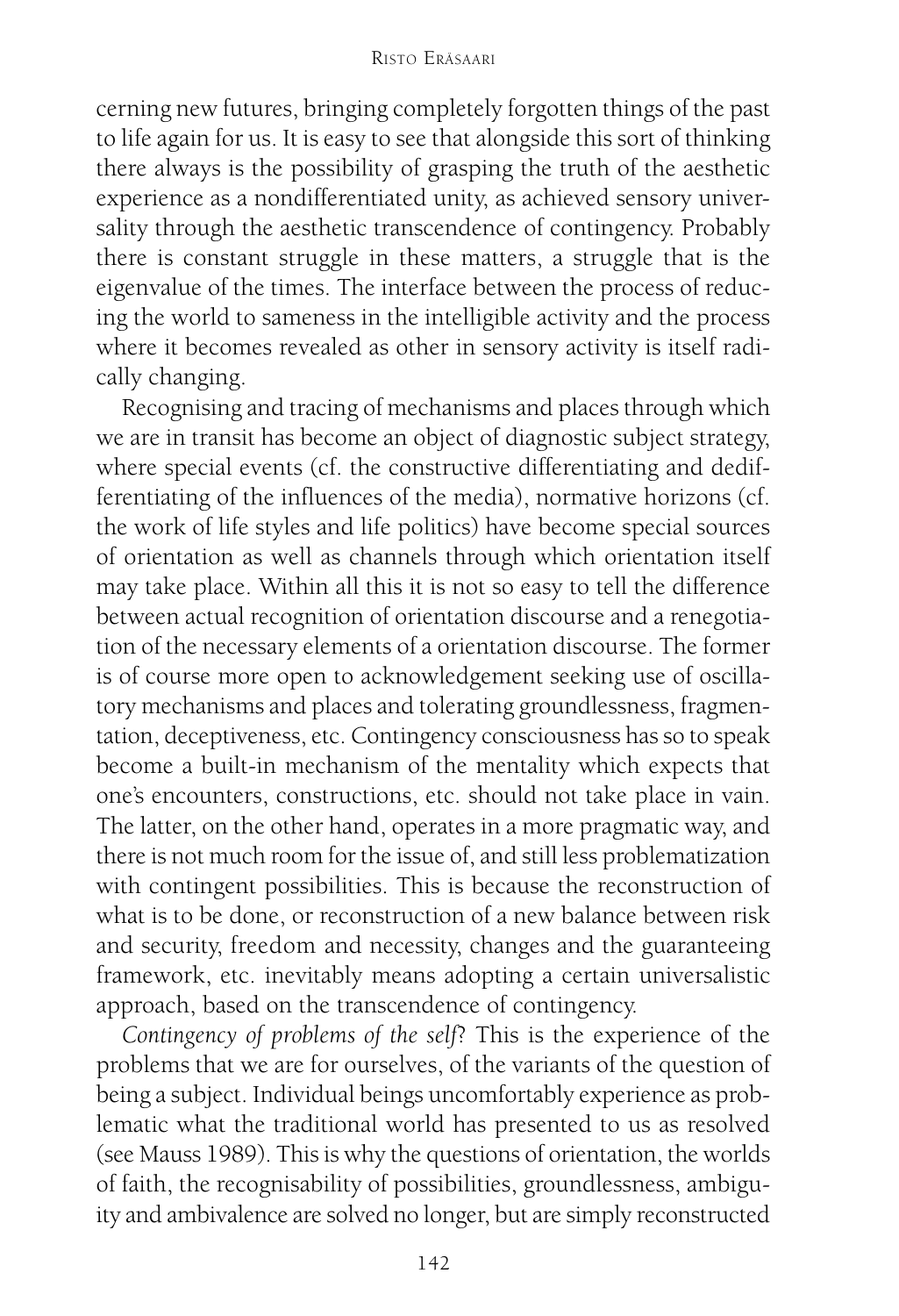in different ways. These wisdoms hold a mirror before us, in which we see our concerns and uncertainties, but presented in a form that does not give us much support for personal navigation. They have diagnostic value for consideration of orientation, but it is impossible to follow them. Perhaps this is why individuals are led by their peculiar concern with the transcendental: "The greater the degree of individualization, the greater problem of the self, and hence the greater potential interest in an age when one knew how to deal with this dreadful uncertainty that fills us", as Gauchet (1997, 205) concludes.

At the same time individuals become unable to subscribe to any of the earlier belief systems that seemed to offer the chance of transcending contingency, and seem to find themselves in an unstable compromise between acknowledging the problematic and choosing the solution, between detachment and presence, between seeing their life at a distance and seeing their life within its immediacy, between provisionality and the profoundness of their belief systems.

Instead of the often insecure and disappointing chances of positive freedom, the methods of neutralizing the self come to the fore. All can calmly present becoming assured of their necessity due to their role, position, place, etc. all of which at least somehow place them in a preordained socio-cultural framework. In this sense nothing could lead them to ask what is he or she doing here. Personal contingency is thus neutralized. In this sense you cannot be marginalized or excluded. Mere ascription takes care of you. There is no divergence from your own position. The concerns and problems should then also be neutralized, cemented, harmonized, etc. instead of activating one to choose the solution, or choosing to tolerate ambivalence and indifference. You just stay in your position: no reforms, no new thinking, etc. is needed, or as Gauchet (1997, 206) puts it, "The order of things does not come from you; all you have to do is to piously renew the order without raising the issue of your difference from it."

Birth and death, beginning and end have been easier through this order, which seems to signalize universal advice. You need not to jump to oscillatory movement, ambivalence, rootlessness and fragmentation of the world where uncertain change reminds you of the double contingency of your selfhood (see Rorty 1989). Within a world that constantly remains the same, thinking of birth is immaterial.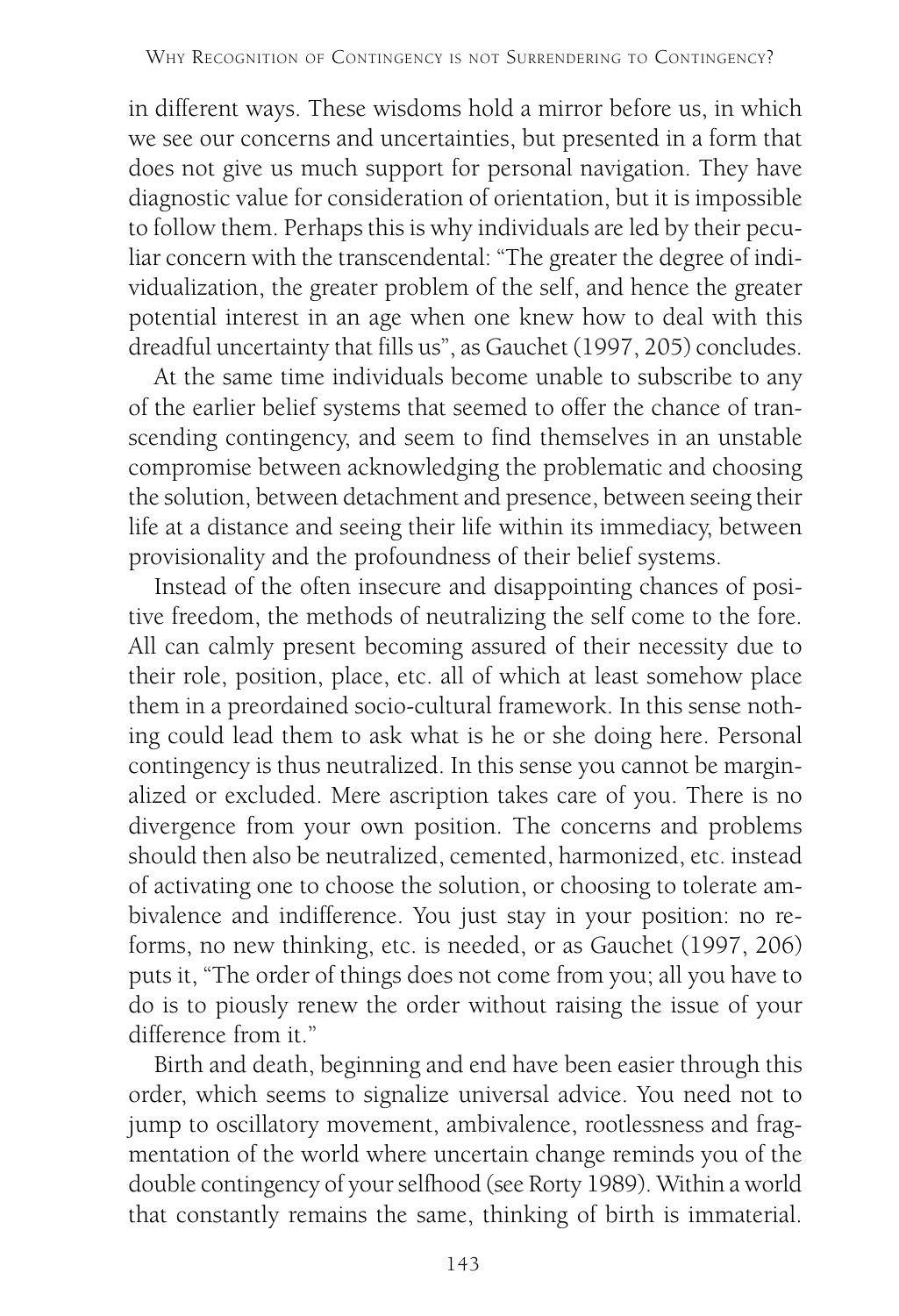Likewise thinking about death: things will continue to be done as fully as you were able to do it during your presence among the living. All in all, neutralizing personal contingency becomes a means that supplies magical understanding of events, and of threats and dangers. As Gauchet (1997, 206) notices, we are then "confronted with a perfect system for both 'necessitating' and 'desubjectivating' the self". Whether recognition of contingency could be discussed together with "struggle for recognition" (see Honneth 1996), in other words, with distinct forms of moral harm and respect, which must play its own role in the evaluation and assessment of social change, may be seen as a new field where the discussion could be continued. We would then find ourselves discussing presuppositions of the selfrelation, and the ways in which they are established or maintained in patterns of recognition within the family, legal institutions, and solidarity.

## Notes

- 1 Diagnosis of the time or our time (*Zeitdiagnose*) may be seen as a *seismographical value* for diagnostic consideration (Habermas 1979, 17-21), as an effort to bring home the *authority of the present* (see Gauchet 1997, 200), as an *analysis of causes and reasons* for the present situation (see Niethammer 1994), as an *epochal analysis* or an ontology of the present (see Kusch 1991), as an interpretation of the *intellectual atmosphere* (like Die geistige Situation der Zeit by Karl Jaspers), or as a critical interpretation of *trends and normative coordinates* in contemporary society (Beck & Giddens & Lash 1995). The effort to activate a contingency perspective is not the diagnosis itself, but a prior understanding of the regulative principles.
- <sup>2</sup> Cf. expressions like "beyond the lamentation about the erosion of values" (Ulrich Beck), "beyond left and right" (Anthony Giddens), "beyond despair and conflict" (Gianni Vattimo), "beyond this Millennium" (Manuel Castells), "beyond normal divides" (Jürgen Link), "beyond being and authority" (Jeffrey Librett), and "beyond socialism and liberalism" (Göran Therborn).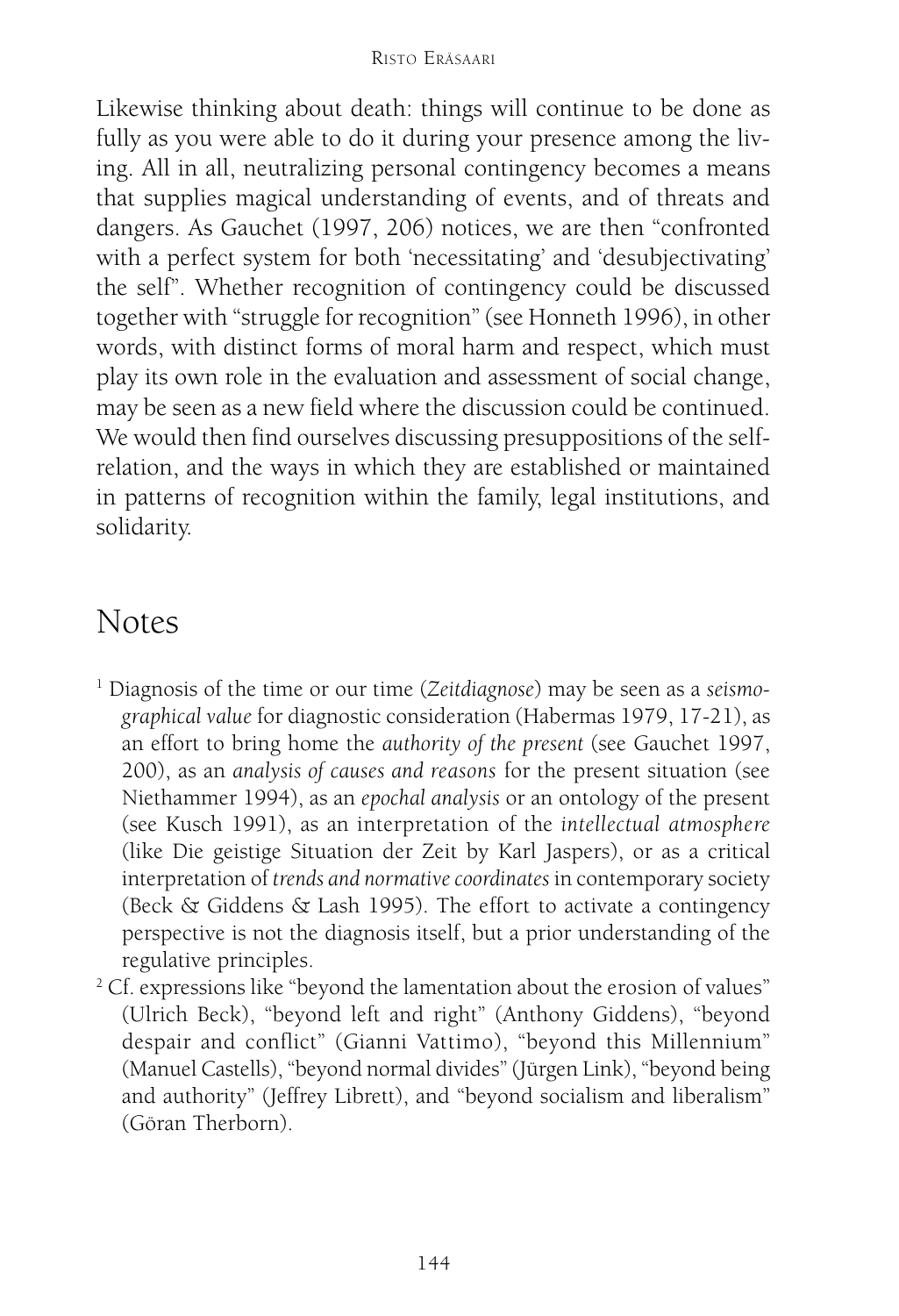WHY RECOGNITION OF CONTINGENCY IS NOT SURRENDERING TO CONTINGENCY?

# References

- Bauman, Zygmunt (1996): Morality in the Age of Contingency. In Paul Heelas, Scott Lash and Paul Morris (ed.): *Detraditionalization. Critical Reflection on Authority and Identity.* Oxford, Blackwell.
- Bair, Deirdre (1990): *Samuel Beckett: A Biography.* London, Vintage.
- Beck, Ulrich & Giddens, Anthony & Lash, Scott (1995): *Reflexive Modernization. Politics, Tradition and Aesthetics in the Modern Social Order.* Oxford, Polity Press.
- Borges, Jorge Luis (1964): *Labyrinths. Selected stories and other writings.* Harmondsworth, Penguin books.
- Gauchet, Marcel (1997): *The Disenchantment of the World. A political history of religion.* Princeton N.J., Princeton University Press.
- Habermas, Jürgen (1979): Einleitung, in Jürgen Habermas (ed.): *Stichworte zur 'Geistigen Situation der Zeit'*, Bd.I. Frankfurt am Main: Suhrkamp.
- Honneth, Axel (1996): *The Struggle for Recognition: The Moral Grammar of Social Conflicts* (trans. Joel Anderson). Cambridge, MIT Press.
- Kusch, Martin (1991): *Foucault's Strata and Fields. An Investigation into Archeological and Genealogical Science Studies.* Dordrecht, Kluwer.
- Lepenies, Wolf (1998): Social Science and Social Change. A Personal Memoir. *Common Knowledge* 7:2.
- Levinas, Emmanuel (1993): *Collected Philosophical Papers* (Translated by Alphonso Lingis). Dordrecht, Kluwer Academic Publishers.
- Light, Stephen (1987): *Shuzo Kuki and Jean Paul Sartre. Influence and counterinfluence in the early history of existential phenomenology.* Cartondale and Edwardsville, Southern Illinois University Press.
- Luhmann, Niklas (1997): *Gesellschaft der Gesellschaft, I-II.* Frankfurt am Main, Suhrkamp.
- Luhmann, Niklas (1992): *Beobachtungen der Moderne.* Opladen, Westdeutscher Verlag.
- Mauss, Marcel (1989): A category of the human mind: the notion of person; the notion of self. In Michael Carrithers, Steven Collins and Steven Lukes (ed.): *The category of the person.* New York, Cambridge University Press.

Oakeshott, Michael (1975): *On Human Conduct.* Oxford, Clarendon Press.

- Rorty, Richard (1989): *Contingency, irony, and solidarity,* Cambridge, Cambridge University Press.
- Taylor, Charles (1997): Introduction. In Marcel Gauchet: *The Disenchantment of the World. A political history of religion.* Princeton, N.J., Princeton University Press.